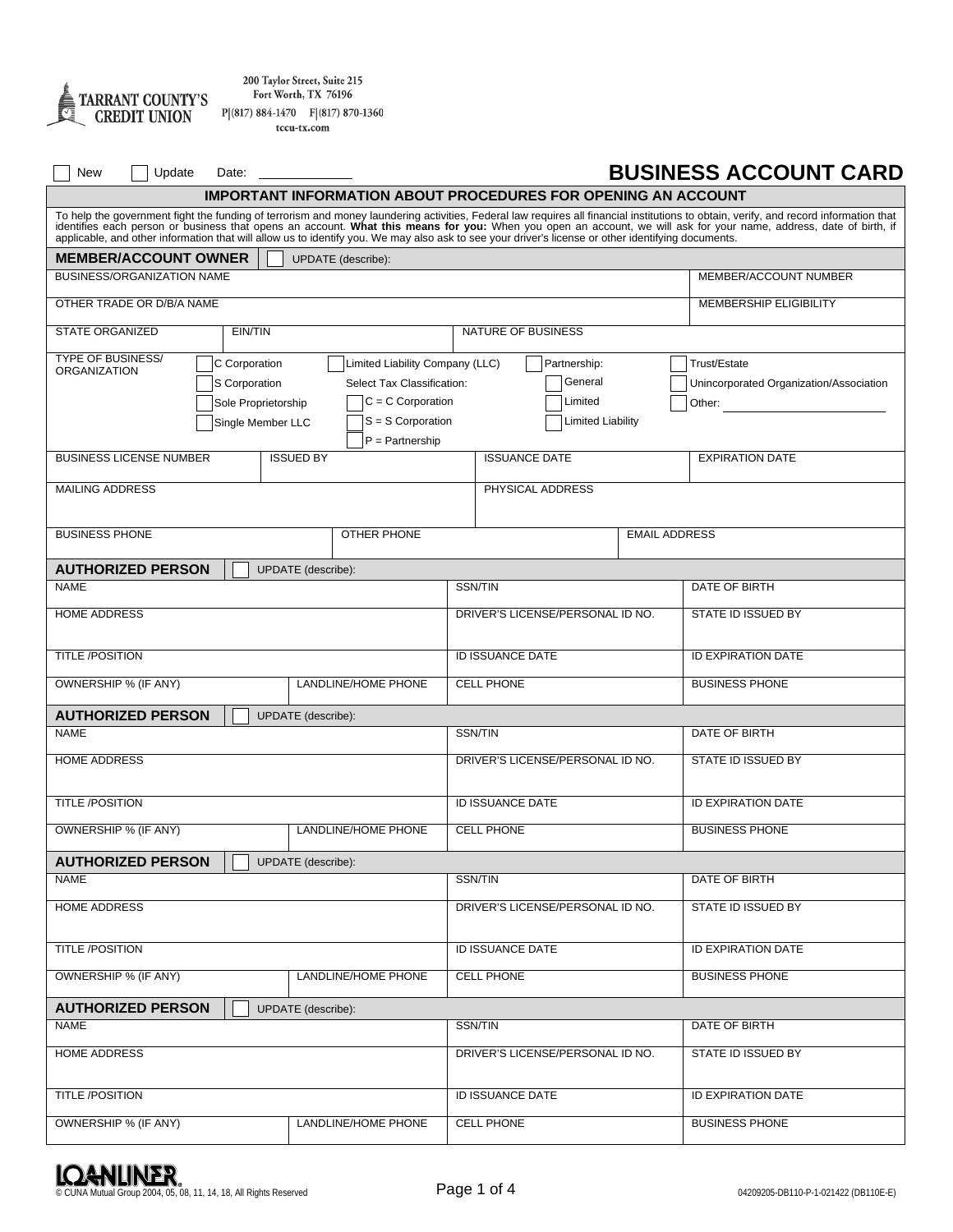| <b>ACCOUNT TYPE</b><br>UPDATE (describe):                                                                                                                                                                                                                                                                                                                                                                                                                                                                                                                                                                                                                                                                                                                                                                                                                                                                                                                                                                                                                                                                                                                                                                                                                                                                                                                                                                                                                                                       |                                                                                                                                              |  |  |  |  |
|-------------------------------------------------------------------------------------------------------------------------------------------------------------------------------------------------------------------------------------------------------------------------------------------------------------------------------------------------------------------------------------------------------------------------------------------------------------------------------------------------------------------------------------------------------------------------------------------------------------------------------------------------------------------------------------------------------------------------------------------------------------------------------------------------------------------------------------------------------------------------------------------------------------------------------------------------------------------------------------------------------------------------------------------------------------------------------------------------------------------------------------------------------------------------------------------------------------------------------------------------------------------------------------------------------------------------------------------------------------------------------------------------------------------------------------------------------------------------------------------------|----------------------------------------------------------------------------------------------------------------------------------------------|--|--|--|--|
| SHARE/SAVINGS:                                                                                                                                                                                                                                                                                                                                                                                                                                                                                                                                                                                                                                                                                                                                                                                                                                                                                                                                                                                                                                                                                                                                                                                                                                                                                                                                                                                                                                                                                  | <b>MONEY MARKET:</b>                                                                                                                         |  |  |  |  |
| <b>SHARE DRAFT/CHECKING:</b>                                                                                                                                                                                                                                                                                                                                                                                                                                                                                                                                                                                                                                                                                                                                                                                                                                                                                                                                                                                                                                                                                                                                                                                                                                                                                                                                                                                                                                                                    | OTHER:                                                                                                                                       |  |  |  |  |
| SHARE CERTIFICATE/CERTIFICATE:                                                                                                                                                                                                                                                                                                                                                                                                                                                                                                                                                                                                                                                                                                                                                                                                                                                                                                                                                                                                                                                                                                                                                                                                                                                                                                                                                                                                                                                                  | OTHER:                                                                                                                                       |  |  |  |  |
| <b>ACCOUNT SERVICES</b><br>UPDATE (describe):                                                                                                                                                                                                                                                                                                                                                                                                                                                                                                                                                                                                                                                                                                                                                                                                                                                                                                                                                                                                                                                                                                                                                                                                                                                                                                                                                                                                                                                   |                                                                                                                                              |  |  |  |  |
| <b>DEBIT CARD:</b>                                                                                                                                                                                                                                                                                                                                                                                                                                                                                                                                                                                                                                                                                                                                                                                                                                                                                                                                                                                                                                                                                                                                                                                                                                                                                                                                                                                                                                                                              | OVERDRAFT SERVICES (indicate transfer priority):                                                                                             |  |  |  |  |
| <b>ONLINE BANKING:</b>                                                                                                                                                                                                                                                                                                                                                                                                                                                                                                                                                                                                                                                                                                                                                                                                                                                                                                                                                                                                                                                                                                                                                                                                                                                                                                                                                                                                                                                                          | 1.                                                                                                                                           |  |  |  |  |
| <b>MOBILE BANKING:</b>                                                                                                                                                                                                                                                                                                                                                                                                                                                                                                                                                                                                                                                                                                                                                                                                                                                                                                                                                                                                                                                                                                                                                                                                                                                                                                                                                                                                                                                                          | 2.                                                                                                                                           |  |  |  |  |
| AUDIO RESPONSE:                                                                                                                                                                                                                                                                                                                                                                                                                                                                                                                                                                                                                                                                                                                                                                                                                                                                                                                                                                                                                                                                                                                                                                                                                                                                                                                                                                                                                                                                                 | 3.                                                                                                                                           |  |  |  |  |
|                                                                                                                                                                                                                                                                                                                                                                                                                                                                                                                                                                                                                                                                                                                                                                                                                                                                                                                                                                                                                                                                                                                                                                                                                                                                                                                                                                                                                                                                                                 | TIN CERTIFICATION AND BACKUP WITHHOLDING INFORMATION                                                                                         |  |  |  |  |
| Under penalties of perjury, the undersigned certifies on behalf of the Account Owner that:                                                                                                                                                                                                                                                                                                                                                                                                                                                                                                                                                                                                                                                                                                                                                                                                                                                                                                                                                                                                                                                                                                                                                                                                                                                                                                                                                                                                      |                                                                                                                                              |  |  |  |  |
| notified by the Internal Revenue Service (IRS) that it is subject to backup withholding as a result of a failure to report all interest or<br>dividends, or (c) the IRS has notified the Account Owner that it is no longer subject to backup withholding, and<br>The Account Owner is a U.S. citizen or other U.S. person. For federal tax purposes, the Account Owner is considered a U.S.<br>3.<br>person if the Account Owner is: an individual who is a U.S. citizen or U.S. resident alien; a partnership, corporation, company, or<br>association created or organized in the United States or under the laws of the United States; an estate (other than a foreign<br>estate); or a domestic trust (as defined in Regulations section 301.7701-7).<br>The FATCA code(s) entered on this form (if any) indicating that the Account Owner is exempt from FATCA reporting is correct.<br>4.<br>Certification Instructions. Check the box for item 2 above if the Account Owner has been notified by the IRS that it is currently subject to backup<br>withholding because it has failed to report all interest and dividends on its tax return. Checking the box serves to strike out the language related to<br>underreporting. Complete the appropriate W-8 form if the Account Owner is not a U.S. person. If a separate W-8 form is completed, your signature does<br>not serve to certify this section.<br>Exemption from FATCA reporting code (if any)<br>Exempt payee code (if any) |                                                                                                                                              |  |  |  |  |
|                                                                                                                                                                                                                                                                                                                                                                                                                                                                                                                                                                                                                                                                                                                                                                                                                                                                                                                                                                                                                                                                                                                                                                                                                                                                                                                                                                                                                                                                                                 | <b>AUTHORIZATION</b>                                                                                                                         |  |  |  |  |
| By signing or otherwise authenticating, the undersigned, on behalf of the Account Owner, acknowledge(s) receipt of and agree(s) to the terms of this<br>Business Account Card, the Business Membership and Account Agreement, the Funds Availability Policy Disclosure, additional documents and<br>disclosures the Credit Union has provided, and to any amendments the Credit Union may make from time to time, which are applicable to the accounts<br>and services requested herein. The undersigned also agree(s) that the information contained on this document is accurate, that any information updates<br>identified on this Business Account Card amend all previously authenticated Business Account Card(s), and that such updates are subject to the terms<br>and conditions of the applicable disclosures noted herein.                                                                                                                                                                                                                                                                                                                                                                                                                                                                                                                                                                                                                                                          |                                                                                                                                              |  |  |  |  |
|                                                                                                                                                                                                                                                                                                                                                                                                                                                                                                                                                                                                                                                                                                                                                                                                                                                                                                                                                                                                                                                                                                                                                                                                                                                                                                                                                                                                                                                                                                 | The Internal Revenue Service does not require your consent to any provision of this document other than the certifications required to avoid |  |  |  |  |

| Signature                              | Date                                   | Signature                                          | Date   |
|----------------------------------------|----------------------------------------|----------------------------------------------------|--------|
| X                                      | (Seal)                                 | Y                                                  | (Seal) |
| TITLE:                                 |                                        | TITLE:                                             |        |
| Signature                              | Date                                   | Signature                                          | Date   |
| X                                      | (Seal)                                 | X                                                  | (Seal) |
| TITLE:                                 |                                        | TITLE:                                             |        |
|                                        |                                        | <b>FOR CREDIT UNION USE ONLY</b>                   |        |
| MEMBERSHIP EFFECTIVE DATE              | OPENED/APPROVED BY                     | <b>MEMBER VERIFICATION</b>                         |        |
| ENTITY FORMATION DOCUMENTS REVIEWED BY |                                        |                                                    |        |
| <b>COPIES OBTAINED</b>                 |                                        |                                                    |        |
| <b>CORPORATE RESOLUTION</b>            | ARTICLES OF INCORPORATION/ORGANIZATION | OPERATING AGREEMENT<br><b>FINANCIAL STATEMENTS</b> |        |
| PARTNERSHIP AGREEMENT                  | BYLAWS OR CODE OF REGULATIONS          | <b>CREDIT REPORT</b><br>OTHER:                     |        |
| OFAC/SDN LIST CHECKED<br>DATE CHECKED: |                                        | CHECKED BY:                                        |        |

*backup withholding.*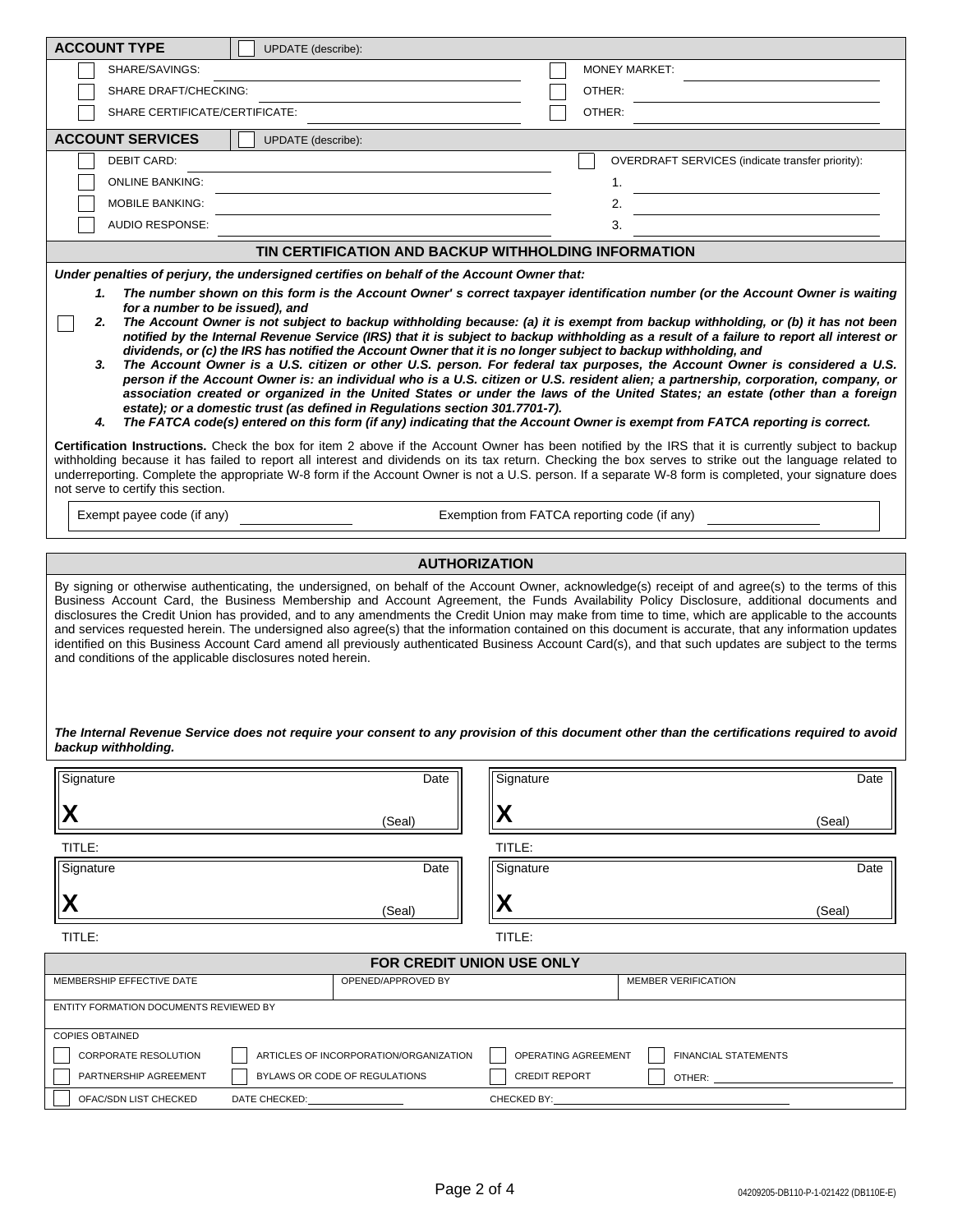# **CERTIFICATION REGARDING BENEFICIAL OWNERS OF LEGAL ENTITY MEMBERS**

#### **WHAT IS THIS FORM?**

To help the government fight financial crime, Federal regulation requires certain financial institutions to obtain, verify, and record information about the beneficial owners of legal entity members. Legal entities can be abused to disguise involvement in terrorist financing, money laundering, tax evasion, corruption, fraud, and other financial crimes. Requiring the disclosure of key individuals who own or control a legal entity (i.e., the beneficial owners) helps law enforcement investigate and prosecute these crimes.

#### **WHO HAS TO COMPLETE THIS FORM?**

This form must be completed by the person opening a new account on behalf of a legal entity with any of the following U.S. financial institutions: (i) a bank or credit union; (ii) a broker or dealer in securities; (iii) a mutual fund; (iv) a futures commission merchant; or (v) an introducing broker in commodities.

For the purposes of this form, a **legal entity** includes a corporation, limited liability company, or other entity that is created by a filing of a public document with a Secretary of State or similar office, a general partnership, and any similar business entity formed in the United States or a foreign country. **Legal entity** does not include sole proprietorships, unincorporated associations, or natural persons opening accounts on their own behalf.

#### **WHAT INFORMATION DO I HAVE TO PROVIDE?**

This form requires you to provide the name, address, date of birth and Social Security number (or passport number or other similar information, in the case of Non-U.S. persons) for the following individuals (i.e., the **beneficial owners**):

- Each individual, if any, who owns, directly or indirectly, 25 percent or more of the equity interests of the legal entity member (e.g., each natural person that owns 25 percent or more of the shares of a corporation); **and**
- (ii) An individual with significant responsibility for managing the legal entity member (e.g., a Chief Executive Officer, Chief Financial Officer, Chief Operating Officer, Managing Member, General Partner, President, Vice President, or Treasurer).

The number of individuals that satisfy this definition of "beneficial owner" may vary. Under section (i), depending on the factual circumstances, up to four individuals (but as few as zero) may need to be identified. Regardless of the number of individuals identified under section (i), you must provide the identifying information of one individual under section (ii). It is possible that in some circumstances the same individual might be identified under both sections (e.g., the President of Acme, Inc. who also holds a 30% equity interest). Thus, a completed form will contain the identifying information of at least one individual (under section (ii)), and up to five individuals (i.e., one individual under section (ii) and four 25 percent equity holders under section (i)).

The financial institution may also ask to see a copy of a driver's license or other identifying document for each beneficial owner listed on this form.

## CONTINUE TO THE FOLLOWING PAGE